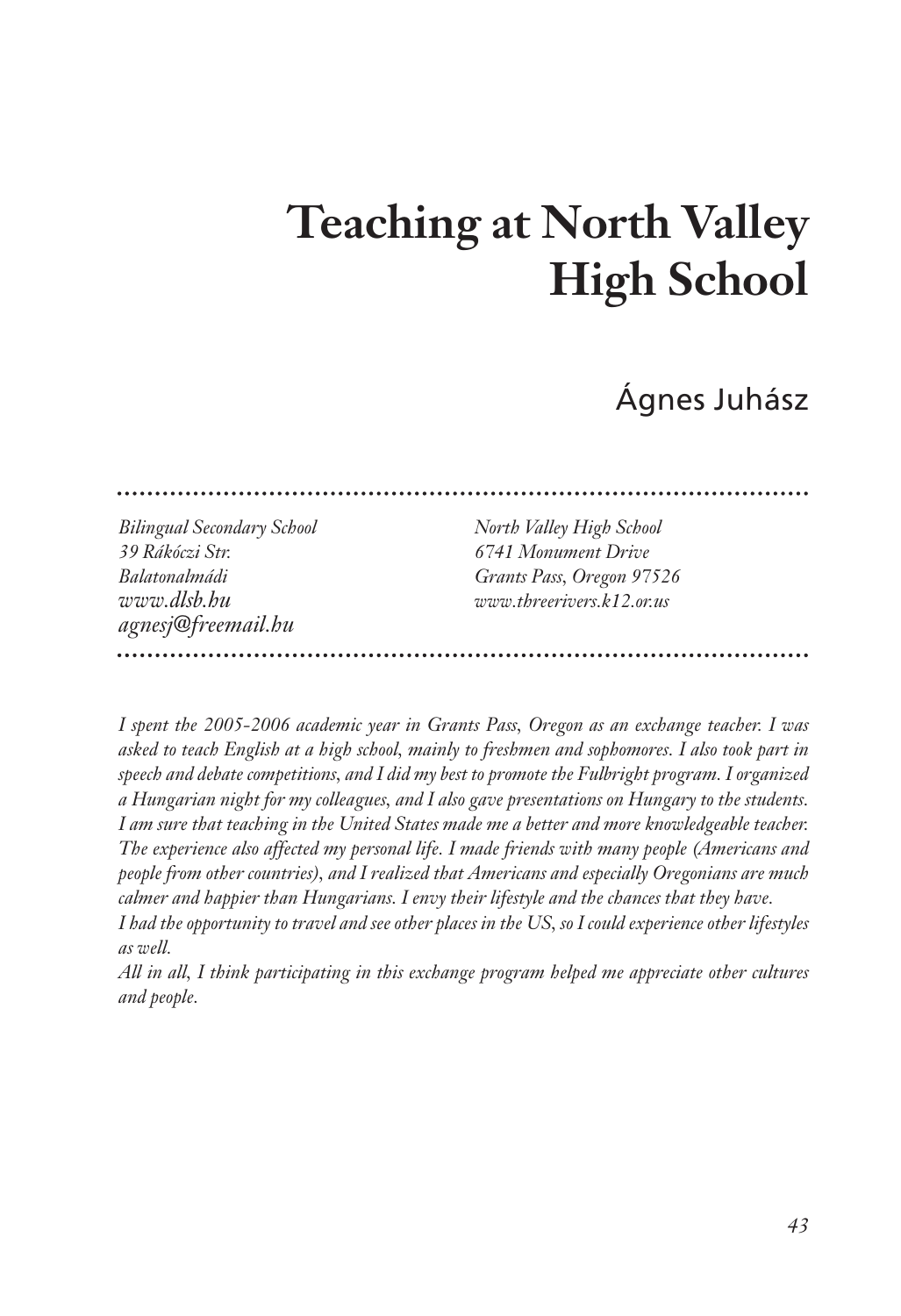# **1. Why I applied for the program**

When I applied for the Fulbright grant, I had already heard some stories from other Fulbrighters. Some of my colleagues had been to the United States before, and they told me how fantastic it had been to be an exchange teacher. I had American teachers during high school and as a teacher I worked with American Fulbright teachers. I thought that the Fulbright program would be beneficial for both participants. I teach English at a bilingual secondary school, where English is taught as a second language, and we also teach American and British civilization and culture. I thought that it would be beneficial to experience life in the United States so that I could teach American culture better.

# **2. Teaching at North Valley High School**

During the 2005-2006 academic year I taught at North Valley High School. As far as I know I was the first exchange teacher at this school, so I tried my best to promote the Fulbright program.

Although I spent a lot of time on my own in my classroom, I made friends with some of the teachers, and I have to thank the principal, Ms. Linda Hugle, for her efforts to make my year easier and happier.

## *2.1. NVHS*

The school is situated in a rural area in Grants Pass, Oregon. Currently about 700 students attend it. It was built in 1978 when the voters in the county school district approved a bond to build 2 new high schools. Before 1978, the students from the rural district attended the high school in town, Grants Pass High School. Like all public schools in the state, NVHS is funded by money that comes from the state of Oregon. The revenue to fund the school is a combination of income taxes and property taxes, with minor amounts from other sources. The school is funded based on the number of students they have enrolled at approximately \$6,200 per pupil. These amounts vary somewhat based on other factors like special education, ELL students, transportation costs and more.

They typically send about 50% of the graduates to college in the September after they graduate. Some others start college within a few years after graduation. Last year, 80% of the graduates indicated their intention to enroll in college the following fall.

The school offers many extracurricular activities. Sports are almost as important as learning. However, only those who get good grades can participate in sports. Boys can play football, soccer, basketball, golf, baseball, and racquetball. They can also do wrestling, bowling, equestrian, track, and cross country. Girls play volleyball, soccer, basketball, golf, softball, and racquetball. They also take part in bowling, equestrian, cheerleading, dance team, track, and cross-country.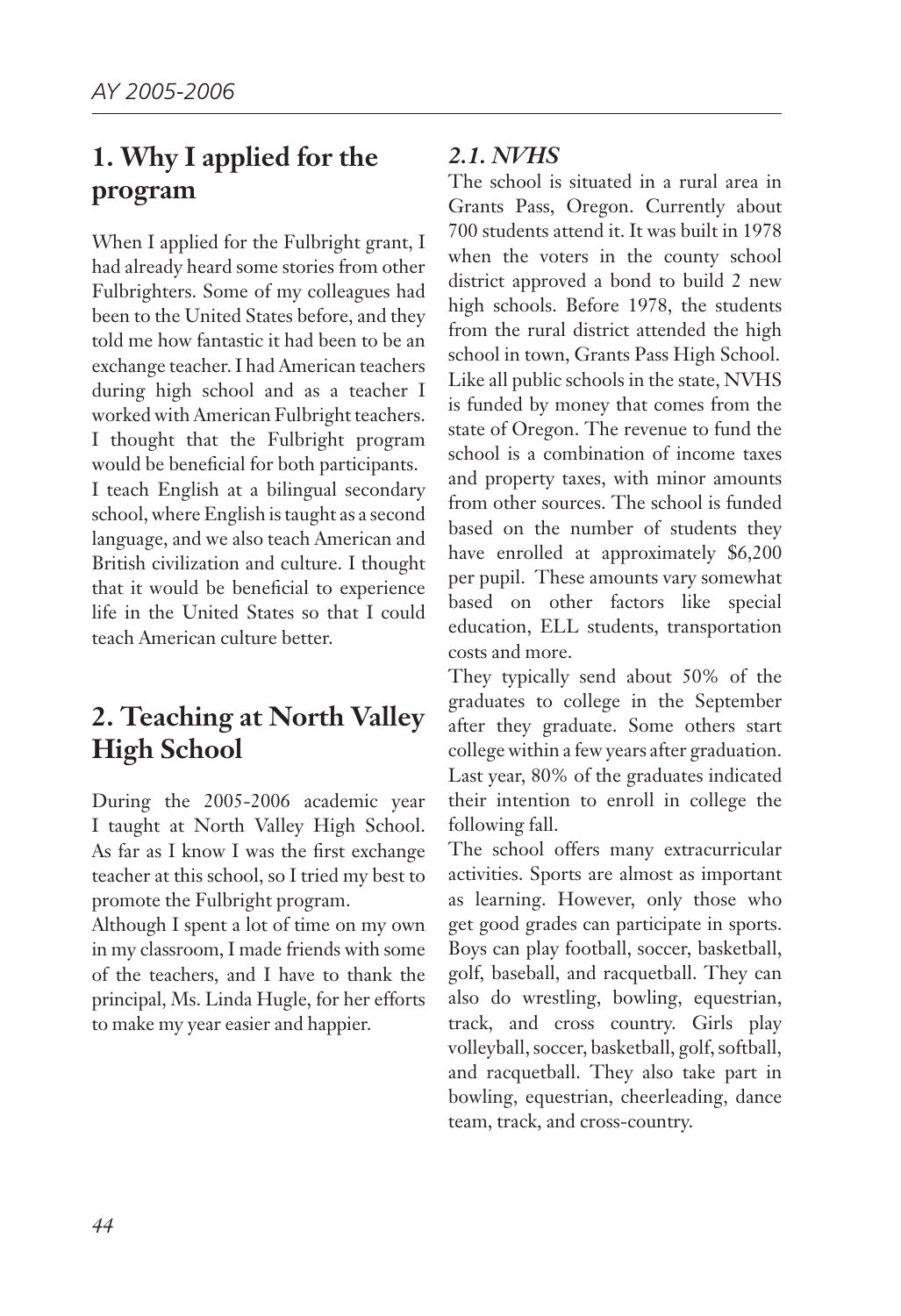They have Academic Teams like Forensics (speech and debate), Mathletes, and Academic Challenge (like Brain Bowl). The students are usually very successful in all of them; they win competitions or at least earn good places at tournaments.

The Band, the Choir, and the Theater have a very good reputation; they often perform at the school, which I could enjoy during my stay.

Other extracurricular activities include Virtual Enterprise, Key Club, Link Crew, Impact Crew, Student Government, Newspaper, and Yearbook. Some of these also have classes during the school day.

The parents also take part in school life. They have about 10 ASPIRE volunteers (doing college guidance), about 50 parent members of the Booster Club, and about 10 parent members of the Athletic Facilities Committee. There are also parent groups for each grade level, with anywhere from 5 to 20 members. About 10% of the parents are active volunteers.

#### *2.2. Differences between the Hungarian and American school system*

Although I knew a lot about the American school system before I went to the United States, I faced many differences.

First of all, in Oregon a teacher is allowed to teach only if he or she has a teaching license. For this I needed to hand in my university degree, a copy of my social security card, and my passport. After I received my driver's license, I had to show it at the district office. Then I had to go to the sheriff's office to get my fingerprints taken and to a health center to get a drug test. First I received a temporary license, and after that an inspector from the district visited my classes and, finally, I received a license for five years.

The substitute teacher system was also new for me. Whenever a teacher misses a school day, he or she needs to call a substitute teacher, because the classes must not be dismissed. It does not matter if the "sub" cannot teach a particular subject; in that case, his job is to supervise the students. In Hungary it is the colleagues' task to find a substitute teacher.

The school I teach at in Hungary is a bilingual secondary school, where the students are selected, motivated, and disciplined. At an American high school there is no selection, the school is required to enroll everyone who applies. That is why I had many students who suffered from a lack of confidence due to failures at school, so they did not even try to work. I think teachers are challenged to motivate these kids in the US. (I know there are schools in Hungary, as well, where the students are unmotivated.) It was my biggest challenge, too. I hope I could raise the interest of some students, and that now they believe in themselves more.

However, students who have learning problems get a lot of help from the school. I can only adore the special education teachers who spend their time working with students who have learning difficulties. They should be even more respected than other teachers, as their job requires more patience and perseverance.

Punishment at schools is also different in the two countries. In Hungary, the students' parents get notes from the teacher when the students do something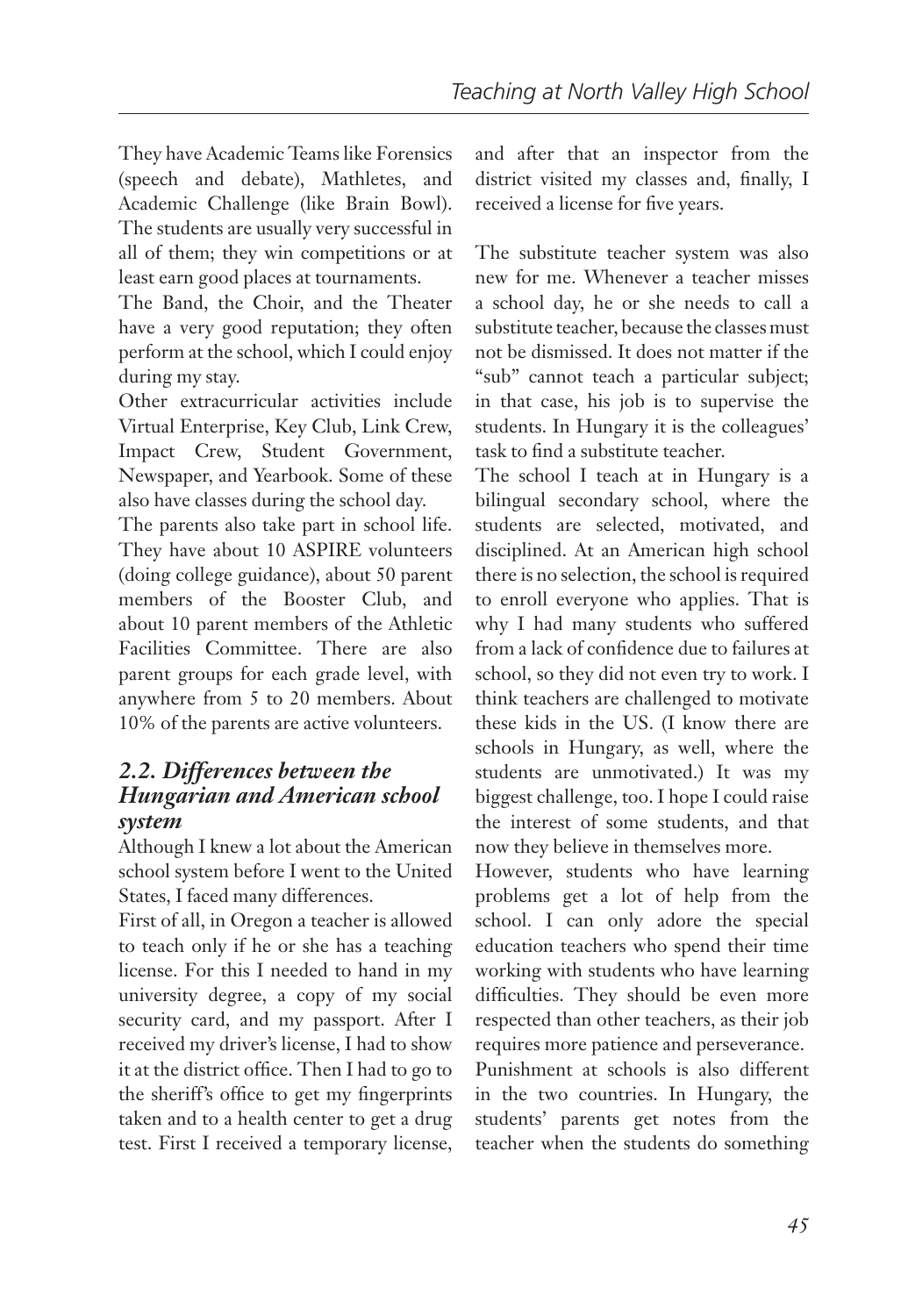bad, while in the United States the students get a detention or they are suspended for a number of days. For students who do not like to go to school the latter may not be punishment at all.

Another big difference between Hungarian and American schools is that sports are very important in the United States, while in Hungary being good at academic subjects is more important than succeeding in sports. The students who participated in sports activities wore their jerseys at school on the days they went to matches. Cheerleading is also important there; it is almost as important as other sports.

#### *2.3. The classes I taught*

At North Valley High School there are five English teachers, and I exchanged jobs with one of them, Robert Moeny. He mainly taught freshmen English, so I had three English 1 classes and one English Essentials class, which is for students whose reading level is below the standard. I also taught sophomores; this was an Honors English class for more advanced students. I was also asked to take care of the Forensics (speech and debate) class, although at first I didn't know anything about this subject.

During the English 1 classes, I taught English grammar and vocabulary each week. We also covered Shakespeare's *Romeo and Juliet* and Homer's *Odyssey*. I tried to incorporate many different teaching techniques to make my students more interested in the subject. We watched the movie versions of the two literary works to get the students familiar with them before reading them. We also did a

project on the Greek gods and goddesses. I also tried to make the "boring" grammar exercises more exciting by giving them funny sentences and texts.

Unfortunately, very often I had discipline problems, because some students just did not care about learning at all. I asked my colleagues what they usually did when they faced the same difficulties, because I wanted to be successful. It was strange to me that they send the students to EdLab or they write a referral to the assistant principal. In Hungary I cannot send a student out of the classroom.

In the English Essentials class I always gave the students grammar exercises and short texts to read, and I asked them to answer comprehension questions. They also needed to read a book each semester, which I asked questions about at the end of the semester. I also made them read aloud, which they did not like at first. Again, I had discipline problems, but these students were easier to deal with after a while, as they recognized their weaknesses and tried to become better and better at reading.

The Honors English class was easier to handle, because the students were motivated and they wanted to go to college, so they needed good grades. However, this was my biggest class, and most students took part in sports activities, so they missed a lot of the classes. In the class we covered some history of British Literature and Shakespeare's *Macbeth*. They enjoyed giving speeches, and they handed in an essay at the end of the school year. I think this was my most successful class.

Finally, I had Forensics. This is a special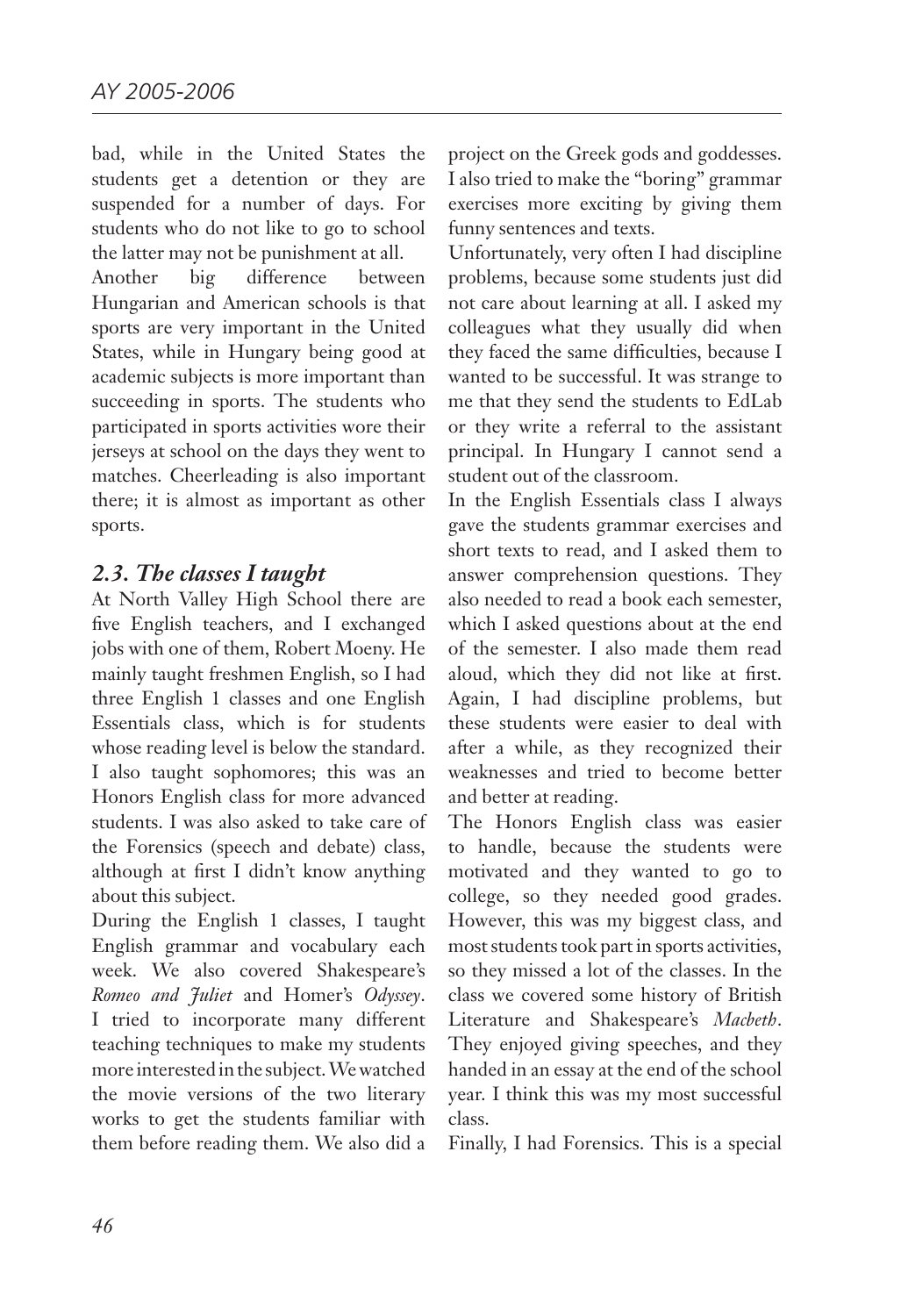speech and debate class where the students practice for competitions. Fortunately, there were students in this class who had already taken this course before, so they helped me get familiar with the subjects. I have to admit, I was not the best teacher for this class, but I learned a lot, which I'm going to write more about later.

## *2.4. Activities I took part in*

Besides teaching at the school I tried to take part in other activities. As the Forensics teacher, I was asked to take the students to competitions. I also helped to establish a newspaper and to edit it. I wanted to introduce Hungary to the teachers and the students, as well, so with my husband I organized a Hungarian night for the teachers, and I also gave presentations to students in social studies classes.

## *2.4.1. Forensics*

When I was asked to teach this class, I was also told that I might need to take the students to competitions. To be honest, first I wasn't keen on the idea, but the principal, Ms. Linda Hugle, came with us to the first meeting.

For the competitions, the students can decide which type of speech they would like to compete in. Most of them are individual events, but there was also a duo event (where two competitors present a story in ten minutes) and debate. Debate is one of my favorites, because two pairs compete against each other, and I enjoyed listening to their arguments on certain topics. The individual events include after dinner speeches (written by the competitor; they are usually very funny),

radio commentary (also written by the competitor), humorous or dramatic interpretations of a literary piece, oratory (presentation of a topic), poetry, prose, and so on.

We participated in six tournaments, and my students were successful in radio, duo, debate, and humorous interpretation. One of the students qualified for the national competition with a humorous interpretation of a book. She was a veteran of the class, and one of the best students.

I was also asked to judge at these competitions. I enjoyed it very much. Although I did not know much about the different events, that did not seem to be a problem. Many schools brought amateur judges.

All in all, participating in Forensics tournaments was one of the most enjoyable parts of my experience.

## *2.4.2. Newspaper*

When I went to North Valley High School, they had not had a newspaper for some years. The principal talked to me about how the school wanted to start publishing one, and she asked me to help. So, once a week after school we held meetings; anyone could join the team. There were many students who wanted to write articles, so we had an easy job. We decided on the publishing dates and the topics, and then when the articles were done, we edited them. First the principal edited the whole newspaper (she was an expert on the publishing software), then the students learned to create the pages. The district provided some money for the school to make copies, so the newspaper was free for the students.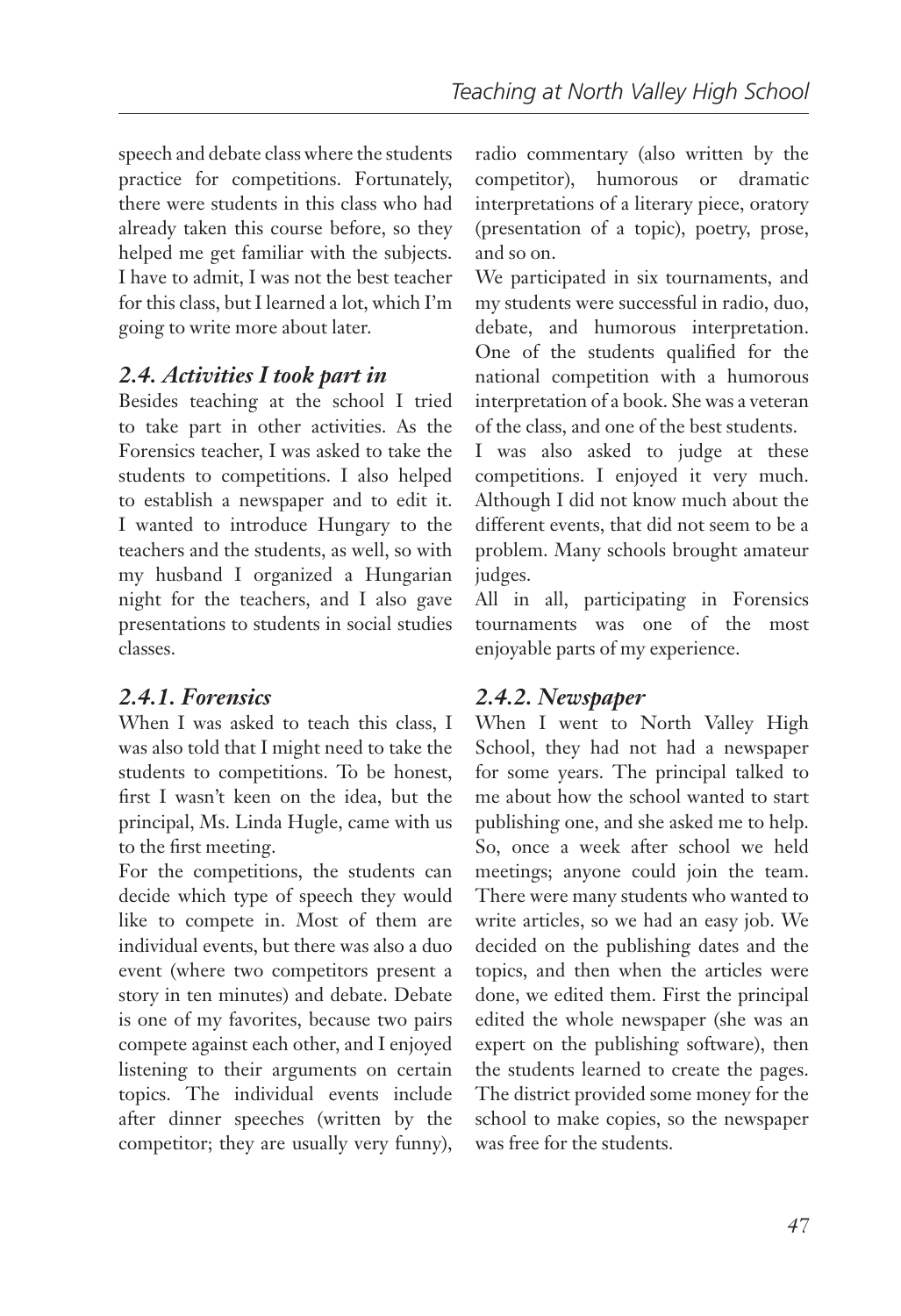I also wrote an article about my experience, and afterwards many students and teachers asked me questions about Hungary. I was glad that they became so interested.

I was also happy to help with starting something new at the school.

# *2.4.3. Hungarian night*

Since I applied for the Fulbright program to make Hungary more familiar to the people I would get in touch with, I decided to organize a Hungarian night, a small party for the teachers.

My husband and I designed an invitation card (it was in the shape of Hungary), and I invited all my colleagues at the school. About half of them were interested; some of them also brought their partners or their children.

For the night we prepared some Hungarian dishes (lecsó, pancakes, and pogácsa) so that people could taste them. We also made a presentation and created a slide show with pictures of Hungarian sights.

We started the presentation with a quiz about Hungary, promising some gifts for the people who knew the most about my country.

The presentation included some geographical data and some historical facts. I also talked about famous people, mentioning the Nobel Prize winners, some inventors, musicians, and sportspeople.

At the end of the presentation we checked the answers to the quizzes and gave out the prizes. The person who gave the most correct answers was the principal, who had been to Hungary before. Then we

served the dishes, gave out the recipes, and answered questions about Hungary.

I think the night was very successful, because it broke the ice between me and the other teachers, and it made the people more interested in me and in my country. Afterwards, I was often asked questions, and two of my colleagues invited me and my husband to their homes on Thanksgiving and at Christmas. I'm sure these people became more open to news from Hungary, and one day they might visit our country.

I know that the assistant principal came to Europe and visited Hungary the next year (unfortunately we did not meet), and she told me that it was my presentation that piqued her interest in our country. Another teacher was considering applying for the exchange program and coming to Hungary, but he was a special education teacher, so sadly he could not apply.

## *2.4.4. Presentations to students*

After the success of the Hungarian night, the principal thought that it would be a good idea to also talk to the students about Hungary. At that time, there were three exchange students at the school, too, so we decided to go together to classes and give presentations on our countries.

The principal convinced the social studies teachers to spend one day on each of these countries, so we visited their classes. We also gave quizzes to the students, but the questions were more about facts the students are interested in (e.g. the minimum age for getting a driver's license). After the presentations, the students asked a lot of questions and some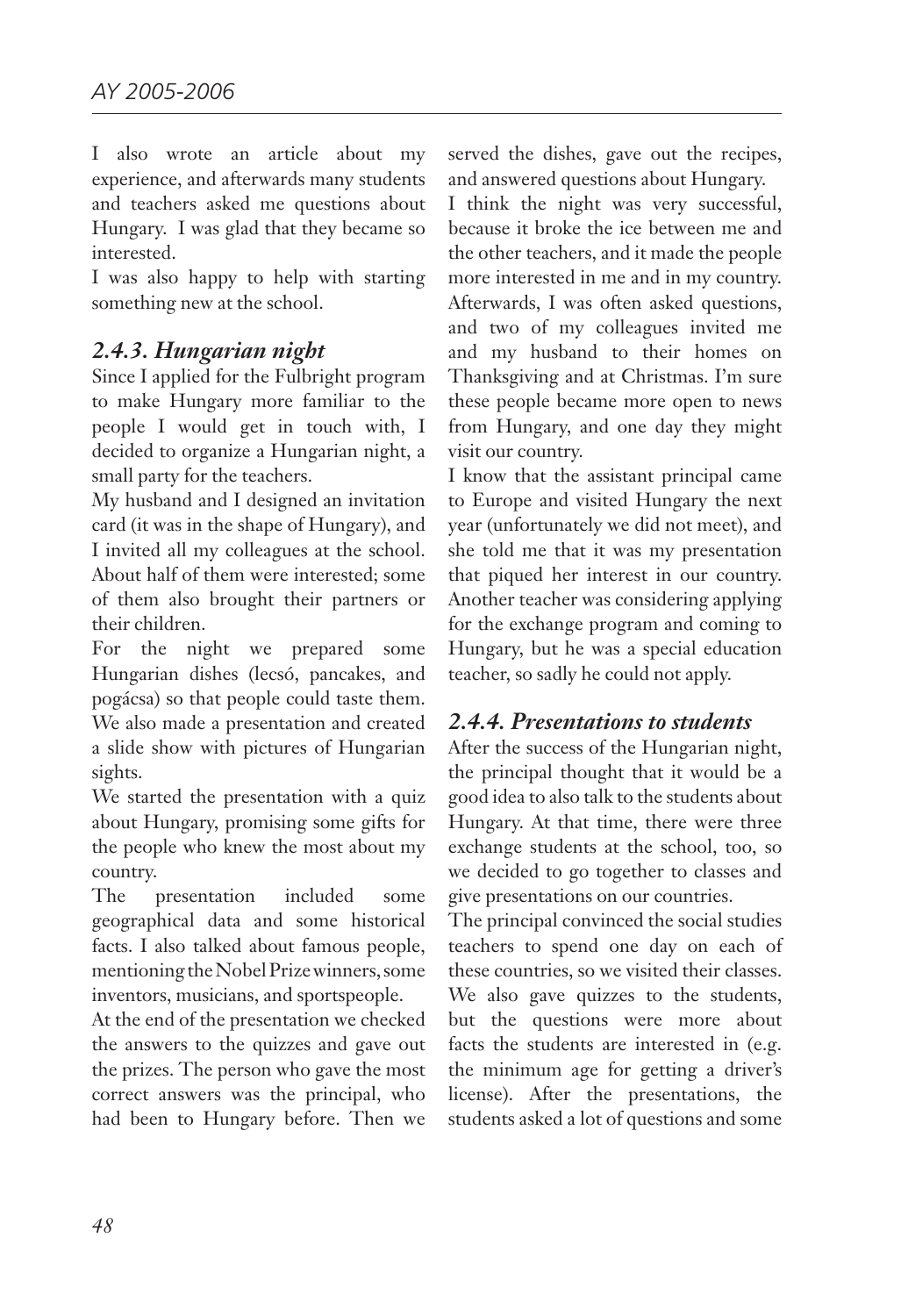of them told me that they might come to Hungary one day to visit me.

# **3. Fulbright meetings**

I need to write some words about the Fulbright meetings. After arriving in the USA, we had an orientation in Washington, DC and a meeting in Seattle, WA during the fall. Both were professionally organized, and I am sure everybody enjoyed themselves.

In Washington, DC I had the chance to meet with my exchange partner, Rob Money, and his family. They were very nice and helpful; I learned a lot of information from them. I also got to know some people who were going to the same area as I was, so I knew I would not be alone as a foreigner. I also received plenty of information about Oregon, its famous sights and what life was like there.

I felt that the Fulbright Commission tried to make the stay of all the Fulbrighters enjoyable, and I knew that if I had a problem, I would have someone to turn to. They answered our questions and talked about the problems that might arise. It was a lot of fun to see so many different people from all around the world, and I really felt like I belonged to the Fulbright family.

During the fall Fulbright meeting held in Seattle, we (the exchange teachers) were invited to talk about our own problems and our own experiences in the United States. I think the idea of this meeting is a fantastic one, as on the one hand it makes you relieved that others have

similar experiences and on the other hand it helps you get prepared for the coming problems. Fortunately, I did not have a lot of trouble, so I think I was quite lucky to be in Grants Pass.

In Seattle we had the chance to visit two schools: a middle school and a University Prep School (high school). These visits gave us a wider perspective on education in the USA. In the middle school the students were mainly of Asian origin (Korean, Vietnamese, etc.); many of their parents did not even speak English. We visited some classes, where we also talked about our countries, and we answered questions posed by the students. They were interested and already knew some facts about the countries. We were impressed.

The high school was a new one, for students who plan to go to college. There we had the opportunity to see the facilities and also to visit classes.

We were also taken on a sightseeing tour in Seattle. During this trip I enjoyed talking to other teachers from other parts of the world, and it was fun to listen to their accents. I still keep in touch with some of them.

# **4. Living in the USA**

As anyone can imagine, there are many differences between living in Hungary and living in the USA. During the orientation in Washington we were told that we might experience the so-called "culture shock", which meant that we might not find life in a foreign country to be particularly easy. I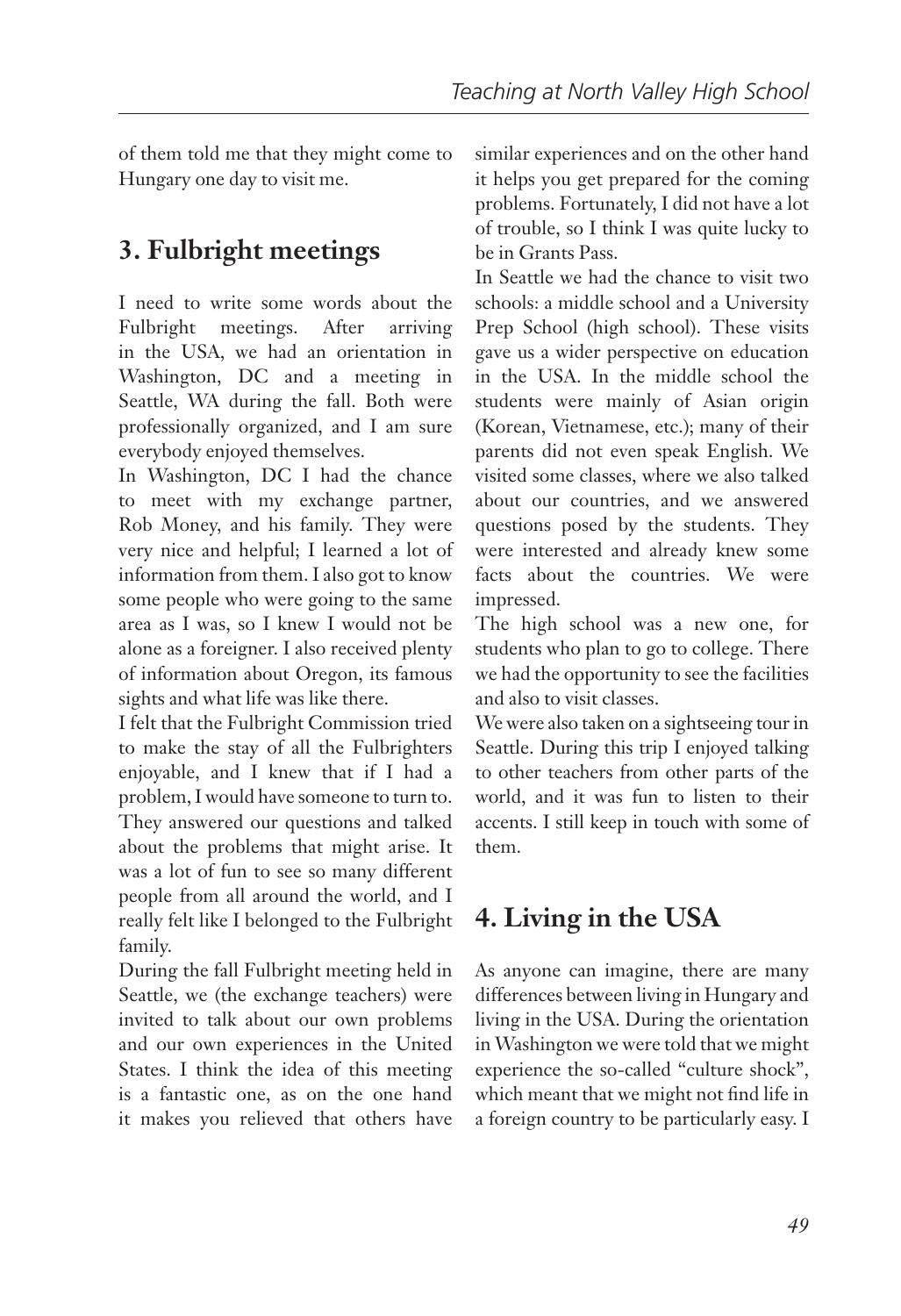did experience some difficulty, as when I did not know who to call when something went wrong or how to discipline the students. However, after a while I got used to living there, and it was actually a culture shock to return home.

#### *4.1. Keep smiling*

"In the United States everybody smiles all the time." I heard this statement several times before I went to the USA, but I did not believe it. Then, I realized that Americans do smile at each other. Whenever I entered a shop or asked someone to help me, the first reaction was a smile. Although we Europeans know that this smile might not be "real", it certainly makes you feel better and makes your day happier. Most people were extremely helpful. In stores the shop assistants usually asked if I had found everything I needed, and they were always polite.

#### *4.2. Dealing with everyday problems*

When you start a life in a foreign country, you definitely have a lot of things to deal with. You need to open a bank account, get insurance both for your car and for yourself, and so on. In Oregon, all these were easy to do. People at customer services (at the bank, at the TV company, etc.) were always helpful and friendly and almost everything was done instantly. I am sure it is because people in the USA move a lot, and they might not have a lot of time to deal with these things.

I needed to get an Oregon driver's license, and all I needed to do was to take a written exam and to show my driving skills. If you are lucky, you can get a license in about an hour. Once you have a license, it is your ID, so afterwards nobody cares about where you are from.

It was also easy to buy a car, and the insurance companies were glad to help you get the best deal on insurance.

I also experienced that after becoming a member of the sports club or a customer of a store, you become a very important person there. They inform you of the novelties and the best deals.

Most people I met were willing to help me when I asked them. Once, I had toothache, and I asked the people at the school office which dentist they could recommend. They immediately called their dentist and asked for an appointment for me. Then the dentist's assistant called me the day before the appointment to remind me.

#### *4.3. Security*

One of the first things that caught my attention in the United States was the high security level. I already knew that it is very important for the Americans to feel safe, and so I did not find it annoying. At the airport your fingerprint is taken and your iris is scanned. As I was a foreigner at the airport I was checked from head to toe. After getting my driver's license, however, I was only checked like the other Americans.

I also realized that there are many police officers on the streets everywhere, but I knew they would not stop me unless I committed a driving offense. That is the reason why I did not find their presence irritating.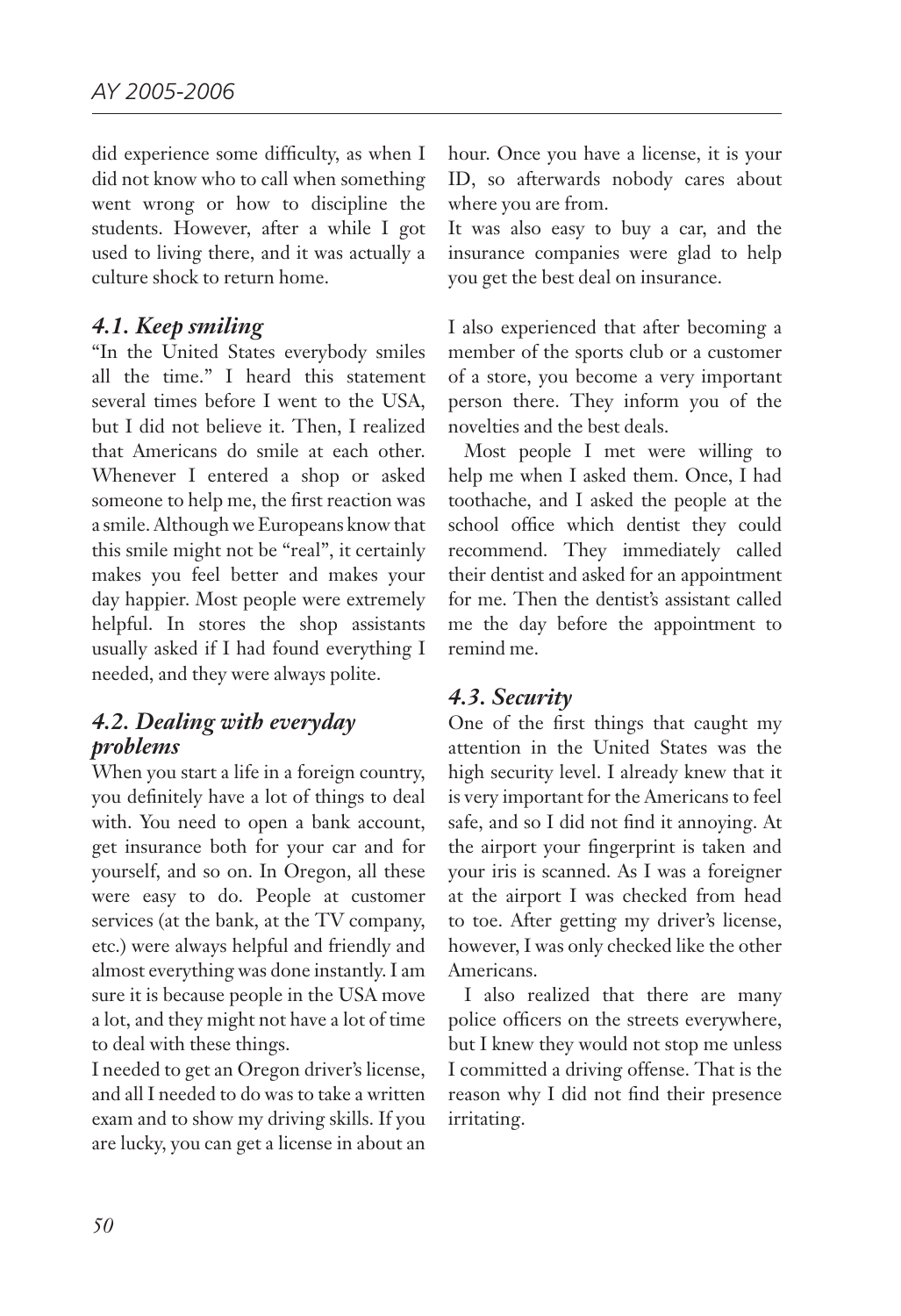# *4.4. Taveling*

If you are in a foreign country, you want to see as many sights as possible. Although my main concern in the USA was to be an exchange teacher, I tried to use my free time to travel around and see famous places.

I had an Internet connection at home, so it was quite easy to book everything online. In Hungary I had not tried online booking before, so at first I was a bit worried, but it turned out to be safe and sometimes cheaper. I found good deals on motel rooms, and I also booked my ticket to Alcatraz, to a basketball game, and to a concert, all online.

First, I traveled to many places in Oregon. I visited Portland in the summer, which is the biggest city in the state. There I met a former Fulbrighter, Joseph Pitkin, who spent the 2003-2004 academic year in Kecskemét as an exchange teacher. He invited me and my husband to stay with his family and showed us around. He told us that spending a year in a foreign country would be a fantastic experience, and he gave us some advice on living in the US.

During the winter break we visited another Hungarian Fulbrighter and his family in San Francisco and saw the sights. Then, during spring break, Los Angeles, Las Vegas and the Grand Canyon were our destinations. I enjoyed these travels, as I saw other parts of the United States. I could see how people in big cities lived, which was nice because Grants Pass is in a rural area. It was good to see the wide highways and even the traffic jams. I often wondered what it would be like if I spent my whole life in those cities. It requires a

totally different way of thinking, as it must be tiring to sit in traffic jams for hours every day, and you might not be able to spend much time with your family. I also liked that wherever I went people obeyed the traffic regulations. They are much more orderly drivers than European people.

# **5. How this experience affected me**

As I already mentioned, I applied for the Fulbright teacher exchange program because I wanted to experience the American way of life, myself, in order to be able to teach American culture to my students better. However, this experience affected me in ways I did not expect.

First of all, seeing a more heterogeneous country than Hungary taught me to appreciate others. Although I consider myself an open-minded person, in the beginning I was sometimes aloof towards African Americans and Mexicans. So, I needed to learn to appreciate them and I made friends with some of them. I am especially proud of having made acquaintances with people from Columbia, Mexico, Peru, and India. Without this program, I might not have met so many people from all around the world.

Secondly, I think I became a better teacher. I like the idea of projects instead of frontal teaching, because it gives students the opportunity to talk in front of a group of people. In Hungary, students are not used to standing in front of the class and giving presentations, so after returning home I decided to assign presentation tasks to my students. I think